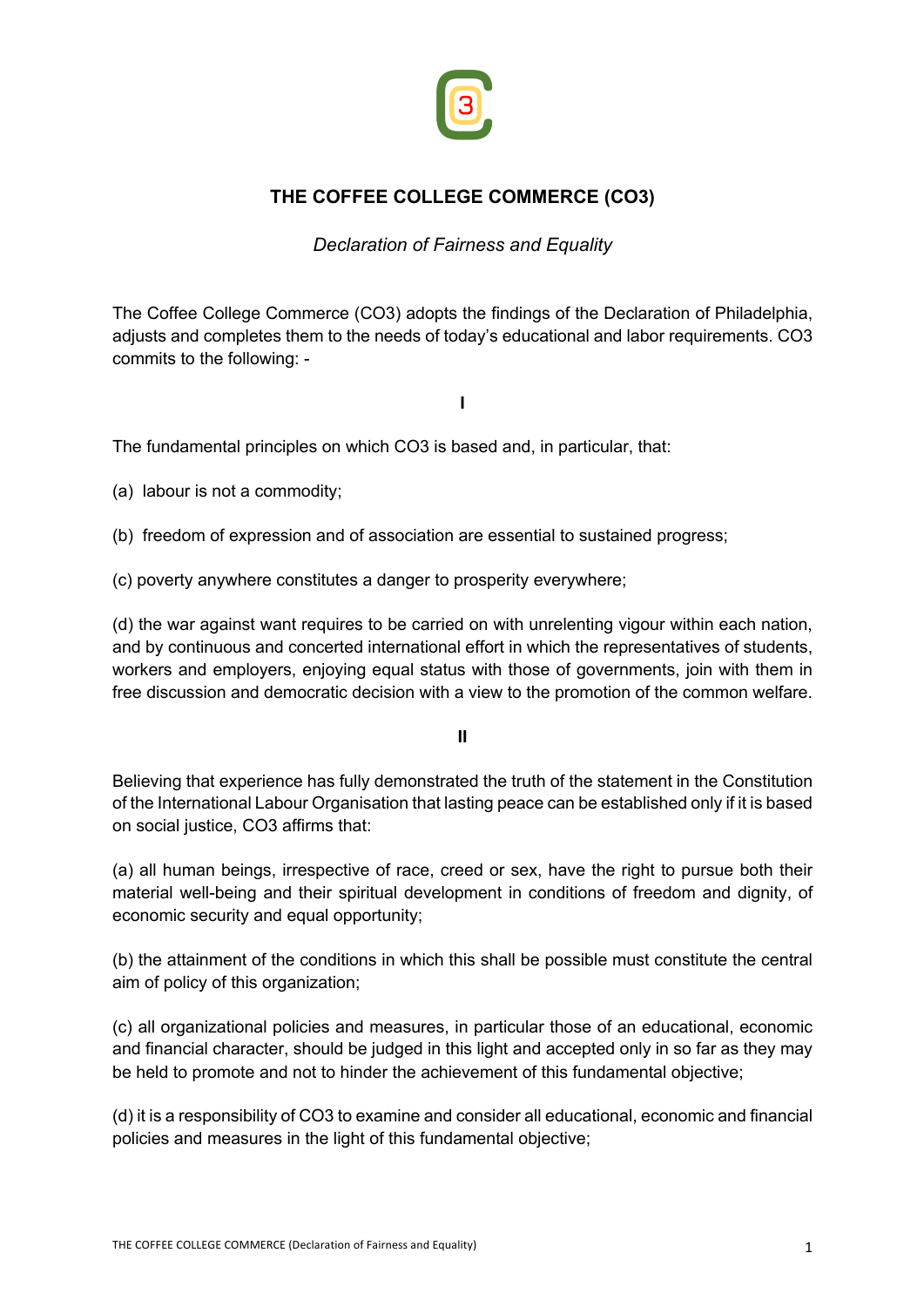

(e) in discharging the tasks entrusted to CO3, having considered all relevant educational, economic and financial factors, may include in its decisions and recommendations any provisions which it considers appropriate.

**III**

CO3 recognizes the obligation to achieve:

(a)free education;

- (b) full employment and the raising of standards of living;
- (c) the employment of workers and staff in the occupations in which they can have the satisfaction of giving the fullest measure of their skill and attainments and make their greatest contribution to the common well-being;
- (d) the provision, as a means to the attainment of this end and under adequate guarantees for all concerned, of facilities for training and the transfer of labour, including migration for employment and settlement;
- (e) policies in regard to wages and earnings, hours and other conditions of work calculated to ensure a just share of the fruits of progress to all, and a minimum living wage to all employed and in need of such protection;
- (f) the effective recognition of the right of collective bargaining, the cooperation of management and labour in the continuous improvement of productive efficiency, and the collaboration of workers and employers in the preparation and application of social and economic measures;
- (g) the extension of social security measures to provide a basic income to all in need of such protection and comprehensive medical care;
- (h) adequate protection for the life and health of workers in all occupations;
- (i) provision for child welfare and maternity protection;
- (j) the provision of adequate nutrition, housing and facilities for recreation and culture;
- (k) the assurance of equality of educational and vocational opportunity.